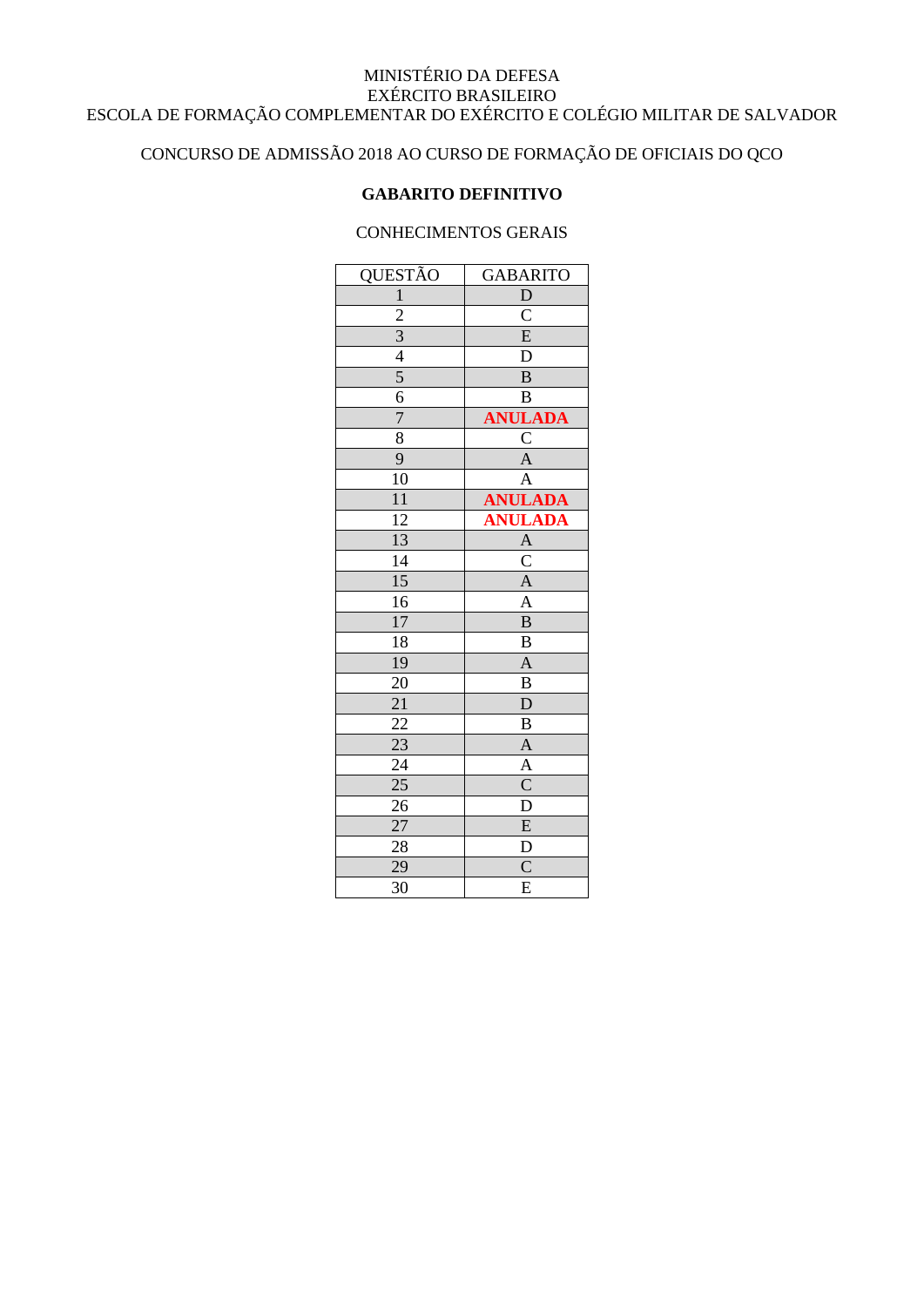# ADMINISTRAÇÃO

| <b>QUESTÃO</b>  | <b>GABARITO</b>                     |
|-----------------|-------------------------------------|
| 31              | $\mathbf D$                         |
| 32              | $\overline{E}$                      |
| 33              | $\overline{B}$                      |
| 34              | $\overline{E}$                      |
| 35              | $\overline{A}$                      |
| 36              | $\overline{E}$                      |
| $\overline{37}$ | $\overline{C}$                      |
| $\overline{38}$ | $\frac{\overline{A}}{D}$            |
| 39              |                                     |
| $\overline{40}$ | $\overline{\mathbf{B}}$             |
| $\overline{41}$ | $\overline{A}$                      |
| 42              | $\overline{\text{C}}$               |
| 43              | $\overline{A}$                      |
| $\overline{44}$ | $\overline{B}$                      |
| $\overline{45}$ | $\overline{D}$                      |
| 46              | $\overline{A}$                      |
| 47              | $\overline{B}$                      |
| $\overline{48}$ | $\overline{E}$                      |
| 49              | $\frac{1}{\underline{A}}$           |
| $\overline{50}$ | $\overline{E}$                      |
| 51              | $\overline{D}$                      |
| 52              | $\bf{B}$                            |
| 53              | $\overline{D}$                      |
| $\overline{54}$ | $\overline{E}$                      |
| $\overline{55}$ |                                     |
| 56              | $rac{C}{E}$                         |
| 57              |                                     |
| 58              | $\overline{D}$                      |
| 59              | $\overline{C}$                      |
| 60              | $\overline{\rm c}$                  |
| 61              | $\overline{B}$                      |
| 62              | B                                   |
| 63              | $\overline{C}$                      |
| 64              | A                                   |
| $\overline{65}$ |                                     |
| 66              | $\frac{\overline{C}}{\overline{E}}$ |
| 67              | $\overline{\rm C}$                  |
| 68              | B                                   |
| 69              | $\overline{\rm C}$                  |
| 70              | $\overline{\rm C}$                  |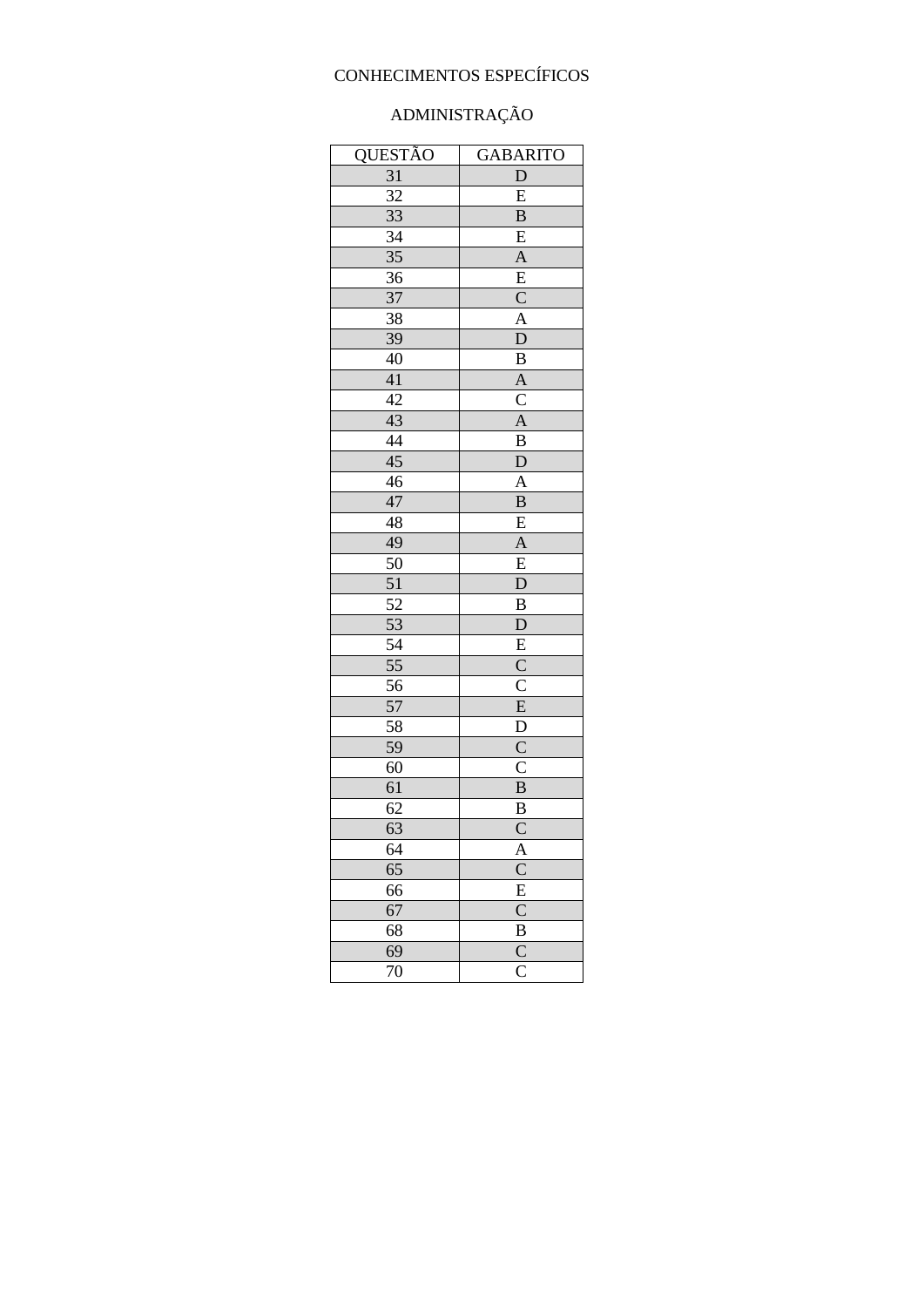#### **DIREITO**

| <b>QUESTÃO</b>  | <b>GABARITO</b>         |
|-----------------|-------------------------|
| 31              | $\bf{B}$                |
| $\overline{32}$ | $\overline{B}$          |
| 33              | $\mathbf{A}$            |
| $\overline{34}$ | $\overline{\mathbf{A}}$ |
| $\overline{35}$ | $\overline{\mathbf{B}}$ |
| 36              | B                       |
| $\overline{37}$ | $\mathbf{A}$            |
| 38              | $\overline{E}$          |
| 39              | $\overline{B}$          |
| 40              | B                       |
| 41              | E                       |
| 42              | D                       |
| $\overline{43}$ | $\overline{D}$          |
| $\overline{44}$ | $rac{A}{C}$             |
| $\overline{45}$ |                         |
| 46              | $\overline{D}$          |
| 47              | $\overline{\mathrm{E}}$ |
| 48              | $\overline{E}$          |
| 49              | $\overline{\mathbf{B}}$ |
| $\overline{50}$ | $\overline{E}$          |
| 51              | $\overline{E}$          |
| 52              | D                       |
| 53              | $\overline{C}$          |
| $\overline{54}$ | $\overline{B}$          |
| $\frac{55}{5}$  | $\frac{A}{B}$           |
| 56              |                         |
| 57              | <b>ANULADA</b>          |
| $\overline{58}$ | A                       |
| 59              | $\overline{B}$          |
| 60              | $\overline{B}$          |
| 61              | $\overline{E}$          |
| 62              | C                       |
| 63              | E                       |
| $\overline{64}$ | D                       |
| 65              | $\overline{D}$          |
| 66              | $\overline{A}$          |
| 67              | $\overline{D}$          |
| 68              | $\overline{C}$          |
| 69              | $\overline{B}$          |
| 70              | $\overline{C}$          |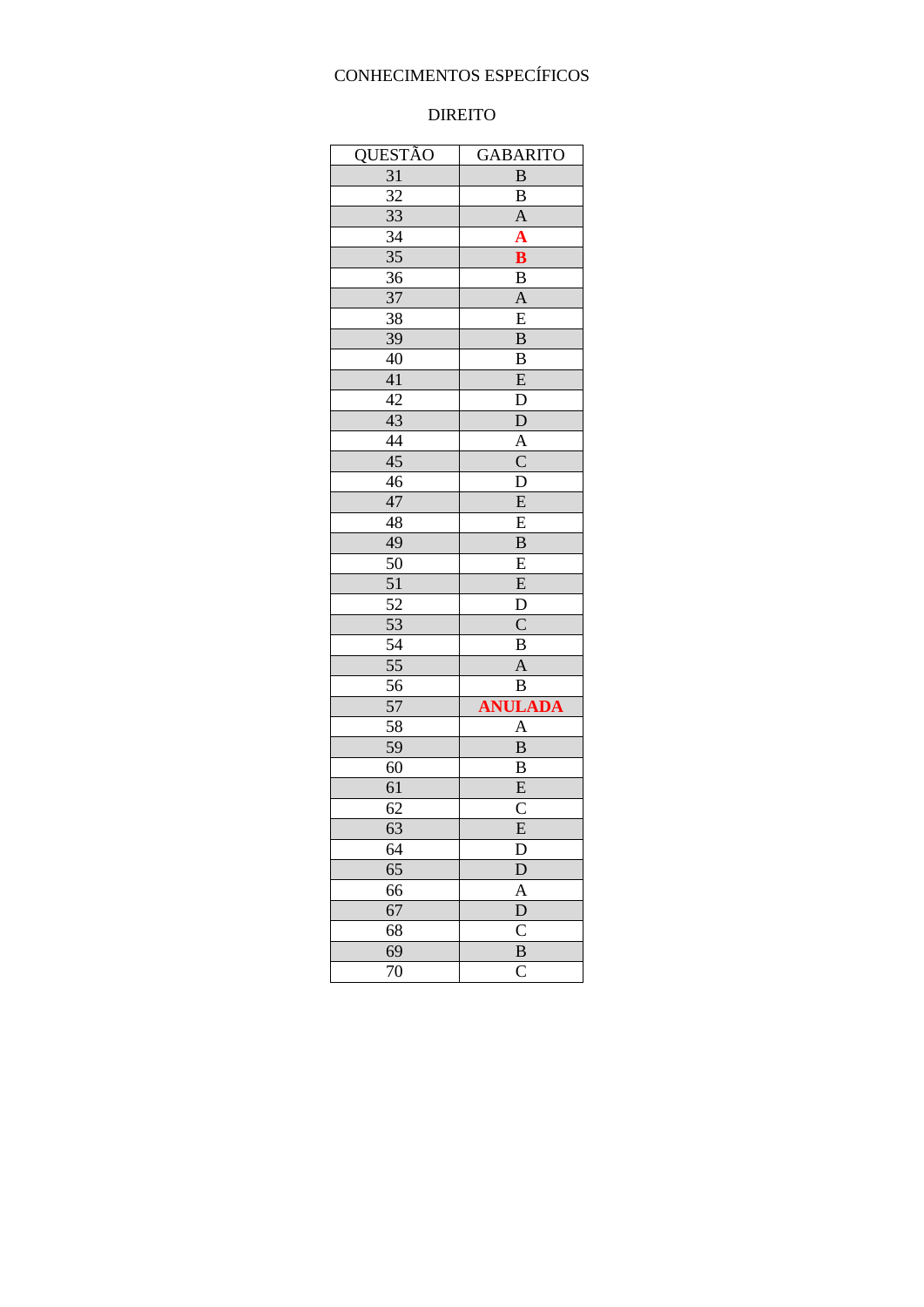#### **ENFERMAGEM**

| QUESTÃO         | <b>GABARITO</b>                    |
|-----------------|------------------------------------|
| $\overline{31}$ | $\overline{A}$                     |
| 32              | B                                  |
| 33              | $\mathbf{A}$                       |
| $\overline{34}$ | $\overline{E}$                     |
| $\overline{35}$ | $\overline{A}$                     |
| 36              | $\frac{1}{A}$                      |
| 37              | $\overline{E}$                     |
| $\overline{38}$ | $rac{A}{C}$                        |
| 39              |                                    |
| 40              | $\overline{\overline{\mathrm{D}}}$ |
| 41              | $\overline{\rm C}$                 |
| 42              | B                                  |
| 43              | E                                  |
| $\overline{44}$ | $\overline{B}$                     |
| $\overline{45}$ | $\overline{C}$                     |
| 46              | $\overline{B}$                     |
| 47              | B                                  |
| 48              | A                                  |
| 49              | $\overline{D}$                     |
| 50              | A                                  |
| $\overline{51}$ | $\overline{D}$                     |
| 52              | B                                  |
| 53              | $\overline{E}$                     |
| $\overline{54}$ | $\bf{B}$                           |
| $\overline{55}$ | $\overline{D}$                     |
| 56              | $\overline{C}$                     |
| 57              | $\overline{B}$                     |
| 58              | $\overline{C}$                     |
| $\overline{59}$ | $\overline{B}$                     |
| 60              | D                                  |
| 61              | $\overline{B}$                     |
| 62              | E                                  |
| 63              | $\overline{A}$                     |
| 64              | $\overline{\rm C}$                 |
| 65              |                                    |
| 66              | ANULADA                            |
| 67              |                                    |
| 68              |                                    |
| 69              |                                    |
| 70              |                                    |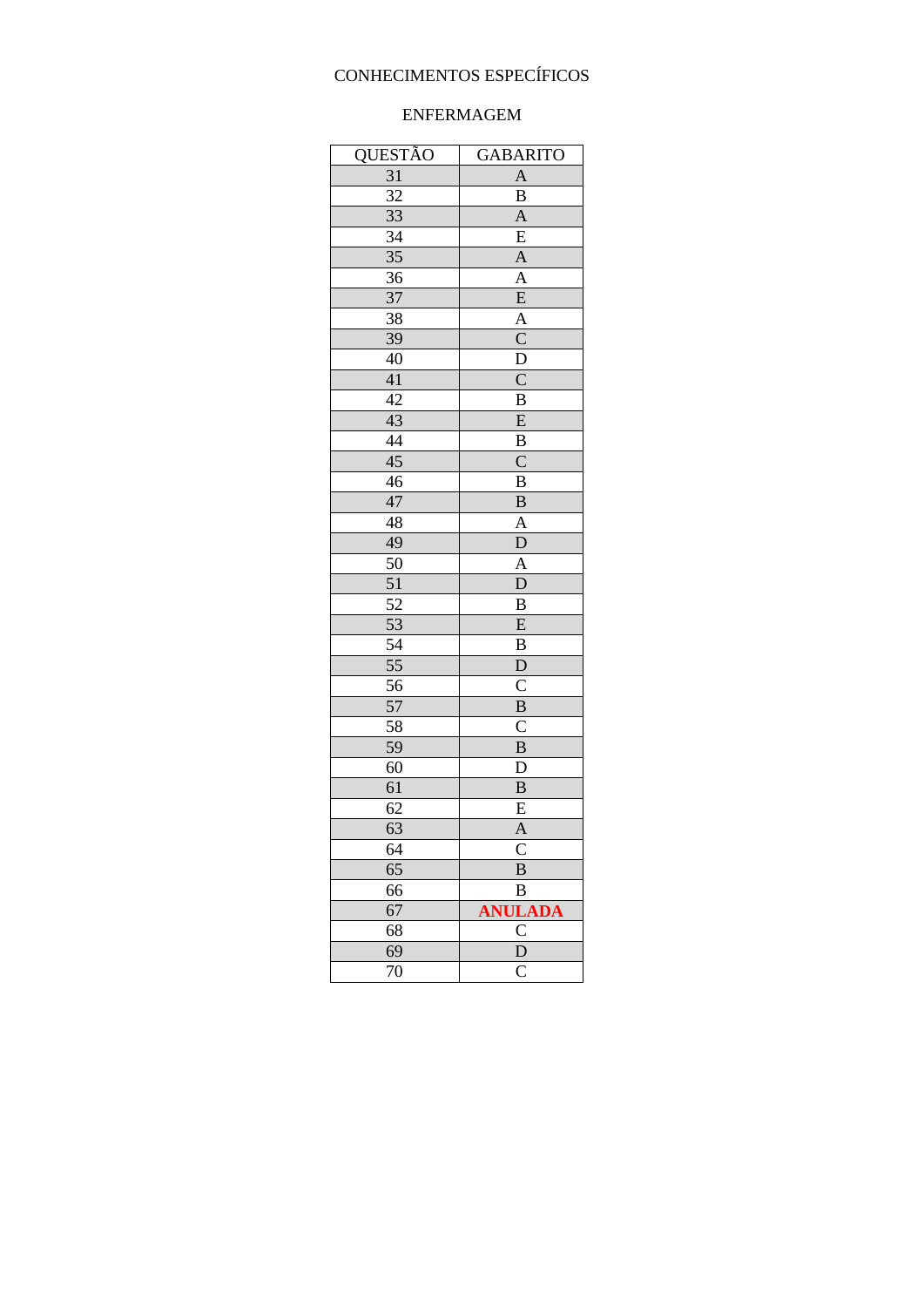## **ESTATÍSTICA**

| QUESTÃO         | <b>GABARITO</b>                    |
|-----------------|------------------------------------|
| 31              | $\bf{B}$                           |
| 32              | D                                  |
| 33              | $\, {\bf B}$                       |
| 34              | $\overline{D}$                     |
| 35              | $\overline{C}$                     |
| 36              | $\overline{E}$                     |
| 37              | $\overline{C}$                     |
| $\overline{38}$ | $\overline{\rm D}$                 |
| 39              | $\overline{A}$                     |
| $\overline{40}$ | $\overline{\overline{\mathrm{D}}}$ |
| 41              | $\, {\bf B}$                       |
| $\overline{42}$ | $\bf{B}$                           |
| 43              | <b>ANULADA</b>                     |
| 44              | $\bf{B}$                           |
| 45              | $\boldsymbol{B}$                   |
| 46              | $\overline{A}$                     |
| 47              | $\overline{C}$                     |
| 48              | D                                  |
| 49              | $\overline{D}$                     |
| $5\overline{0}$ | $\overline{B}$                     |
| 51              | $\overline{D}$                     |
| 52              | $\mathsf{C}$                       |
| 53              | $\overline{D}$                     |
| $\overline{54}$ | $\overline{D}$                     |
| 55              | $\overline{E}$                     |
| 56              | <b>ANULADA</b>                     |
| 57              | $\bf{B}$                           |
| 58              | $\mathbf D$                        |
| 59              | $\overline{C}$                     |
| 60              | A                                  |
| 61              | $\overline{E}$                     |
| 62              | B                                  |
| 63              | $\overline{\mathbf{C}}$            |
| 64              | D                                  |
| $\overline{65}$ | $\overline{D}$                     |
| 66              | B                                  |
| 67              | E                                  |
| 68              | $\bf{B}$                           |
| 69              | $\overline{D}$                     |
| 70              | A                                  |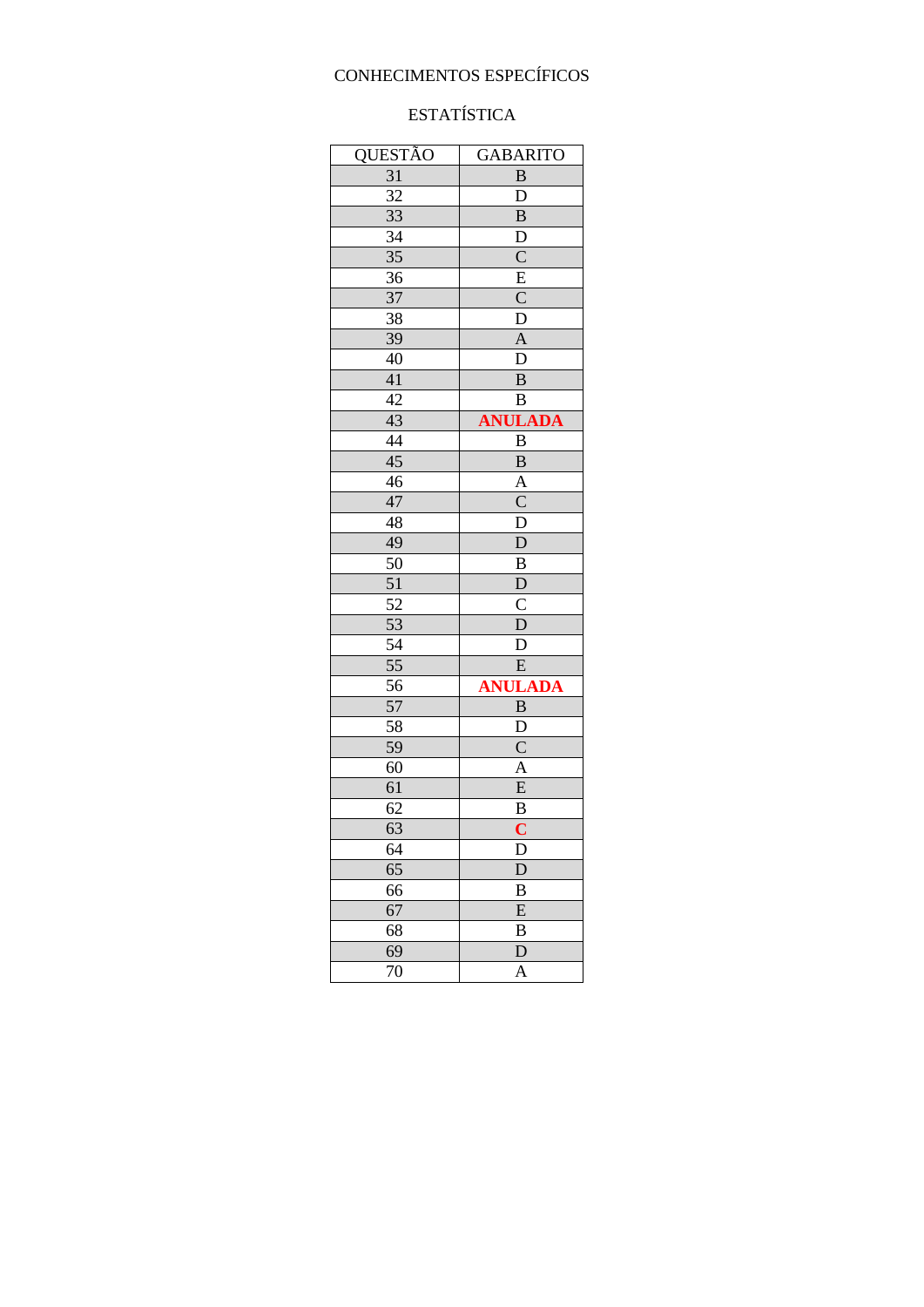## **INFORMÁTICA**

| QUESTÃO         | <b>GABARITO</b>                     |
|-----------------|-------------------------------------|
| $\overline{31}$ | $\overline{A}$                      |
| 32              | $\overline{E}$                      |
| 33              | $\overline{D}$                      |
| $\overline{34}$ |                                     |
| 35              | $\frac{A}{E}$                       |
| 36              | $\overline{B}$                      |
| $\overline{37}$ | $\overline{D}$                      |
| $\overline{38}$ | $\overline{E}$                      |
| 39              |                                     |
| 40              |                                     |
| 41              | $\frac{\overline{A}}{\overline{D}}$ |
| $\overline{42}$ | $\overline{A}$                      |
| 43              | $\overline{E}$                      |
| 44              | $\overline{B}$                      |
| $\overline{45}$ | $\overline{E}$                      |
| 46              | $\overline{A}$                      |
| 47              | $\overline{B}$                      |
| $\overline{48}$ | $\overline{C}$                      |
| 49              | $\overline{D}$                      |
| 50              | $\overline{D}$                      |
| 51              | $rac{\overline{C}}{\overline{D}}$   |
| $5\overline{2}$ |                                     |
| 53              | $\overline{C}$                      |
| $\overline{54}$ | $\overline{B}$                      |
| 55              | $\overline{E}$                      |
| 56              | $\overline{E}$                      |
| 57              | $\overline{E}$                      |
| 58              | $\bf{B}$                            |
| 59              | $\overline{E}$                      |
| 60              | $\overline{D}$                      |
| 61              | $\overline{E}$                      |
| 62              | $\frac{\overline{A}}{\overline{A}}$ |
| 63              |                                     |
| 64              | D                                   |
| $\overline{65}$ | $\overline{\rm C}$                  |
| 66              | $\overline{B}$                      |
| 67              | E                                   |
| 68              | D                                   |
| 69              | $\overline{\mathbf{B}}$             |
| 70              | $\overline{\rm c}$                  |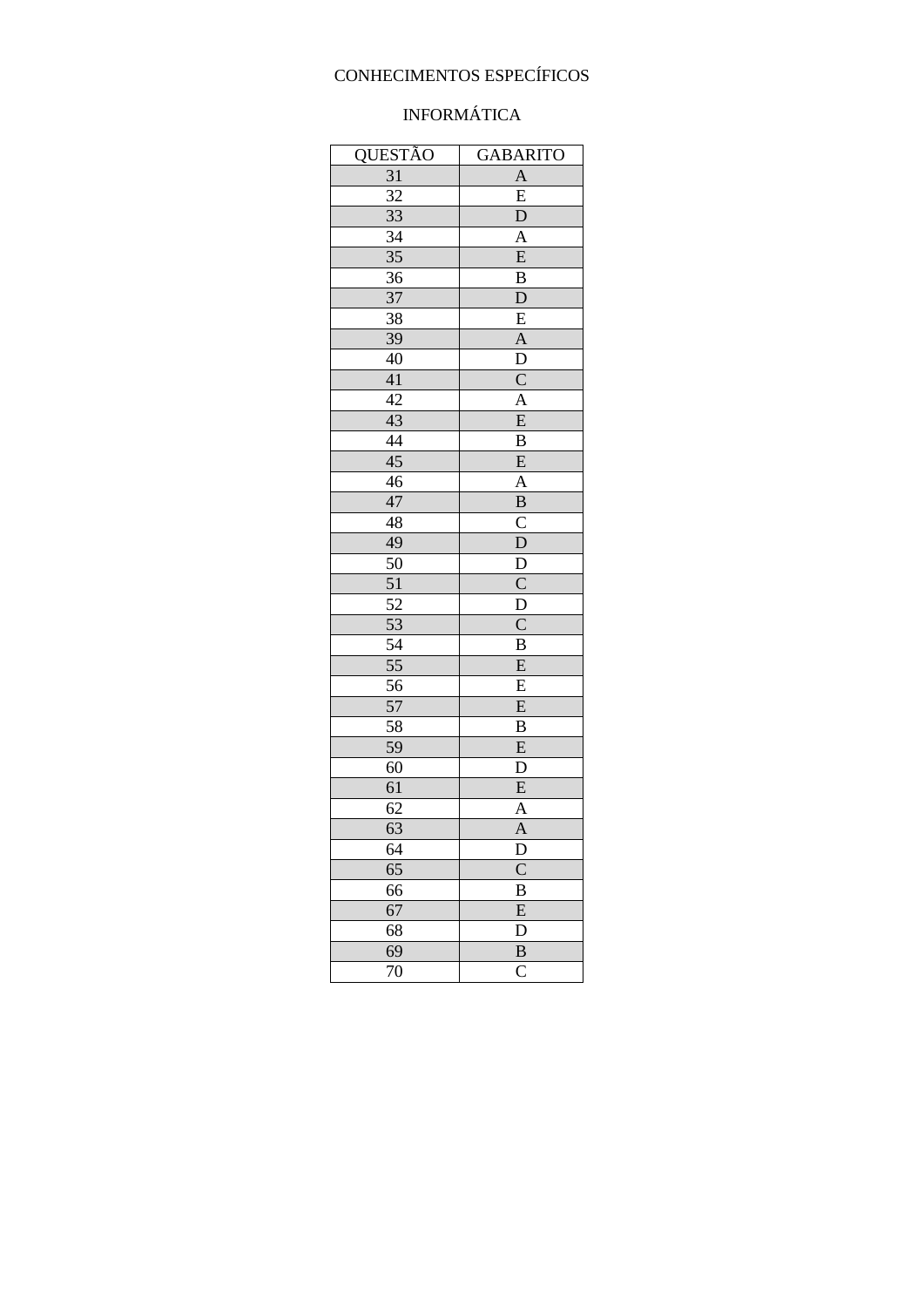## MAGISTÉRIO ALEMÃO

| QUESTÃO         | <b>GABARITO</b>                     |
|-----------------|-------------------------------------|
| 31              | E                                   |
| 32              | $\frac{A}{D}$                       |
| $\overline{33}$ |                                     |
| $\overline{34}$ |                                     |
| $\overline{35}$ | $\frac{\overline{A}}{\overline{A}}$ |
| 36              |                                     |
| 37              | $\overline{E}$                      |
| 38              |                                     |
| 39              | $\frac{\overline{A}}{\overline{A}}$ |
| $\overline{40}$ | $\overline{\overline{\text{C}}}$    |
| 41              | $\overline{B}$                      |
| $\overline{42}$ | $\overline{C}$                      |
| 43              | $\overline{B}$                      |
| 44              | $\overline{E}$                      |
| $\overline{45}$ | $\overline{B}$                      |
| $4\overline{6}$ | $\overline{D}$                      |
| 47              | $\overline{B}$                      |
| 48              | $\bf{B}$                            |
| 49              | $\overline{C}$                      |
| 50              | $\overline{B}$                      |
| 51              | $\overline{E}$                      |
| 52              | B                                   |
| 53              | $\overline{D}$                      |
| 54              | $\frac{\overline{A}}{\overline{E}}$ |
| $\overline{55}$ |                                     |
| 56              | $\overline{\rm c}$                  |
| 57              | $\overline{C}$                      |
| 58              | $\bf{B}$                            |
| 59              | $\overline{D}$                      |
| 60              | $\overline{E}$                      |
| 61              | $\overline{E}$                      |
| 62              | D                                   |
| 63              | $\mathbf{A}$                        |
| 64              | B                                   |
| $\overline{65}$ | $rac{A}{C}$                         |
| 66              |                                     |
| 67              | $\overline{B}$                      |
| 68              | $\overline{B}$                      |
| 69              | $\overline{D}$                      |
| 70              | A                                   |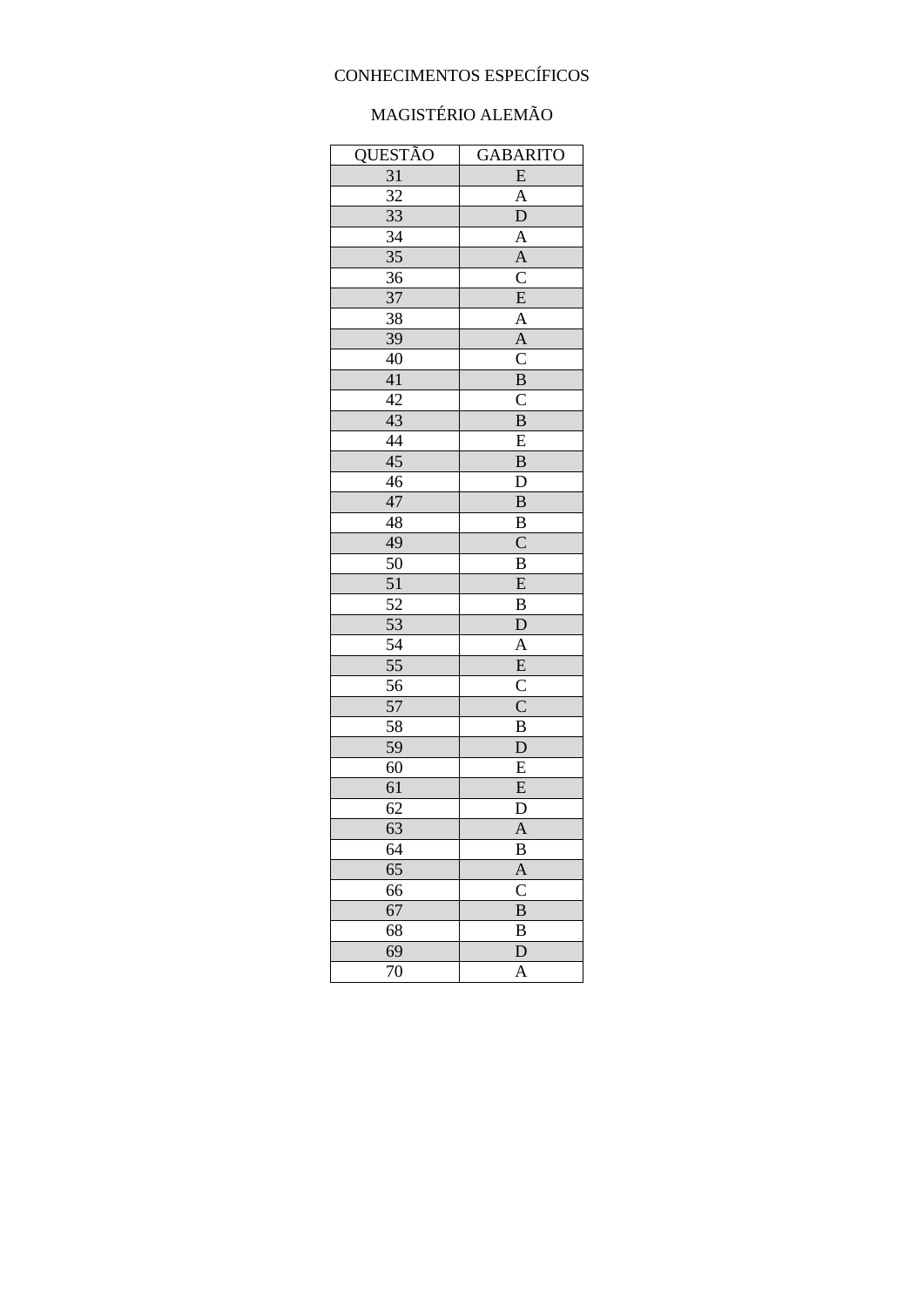## MAGISTÉRIO BIOLOGIA

| QUESTÃO         | <b>GABARITO</b>                                                         |
|-----------------|-------------------------------------------------------------------------|
| 31              | $\overline{C}$                                                          |
| 32              | D                                                                       |
| 33              | $\mathbf D$                                                             |
| $\overline{34}$ |                                                                         |
| $\overline{35}$ | $\frac{\overline{D}}{D}$                                                |
| 36              | $\frac{\overline{A}}{D}$                                                |
| 37              |                                                                         |
| $\overline{38}$ | $\overline{\overline{C}}$                                               |
| 39              | $\overline{B}$                                                          |
| 40              | $\frac{\overline{E}}{C}$                                                |
| 41              |                                                                         |
| $\overline{42}$ |                                                                         |
| 43              |                                                                         |
| $\overline{44}$ |                                                                         |
| $\overline{45}$ | $\frac{\overline{B}}{\overline{C}}$ $\frac{\overline{C}}{\overline{D}}$ |
| 46              |                                                                         |
| 47              | $\overline{D}$                                                          |
| 48              | $\bf{B}$                                                                |
| 49              | $\overline{\mathrm{E}}$                                                 |
| 50              | $\overline{A}$                                                          |
| 51              | $\overline{B}$                                                          |
| 52              | $\overline{D}$                                                          |
| 53              | $\overline{A}$                                                          |
| $\overline{54}$ | $rac{E}{C}$                                                             |
| $\overline{55}$ |                                                                         |
| 56              |                                                                         |
| 57              | $\overline{B}$                                                          |
| 58              | D                                                                       |
| 59              | $\mathbf{A}$                                                            |
| 60              |                                                                         |
| 61              | $\frac{A}{B}$                                                           |
| 62              | $\overline{E}$                                                          |
| 63              | $\overline{C}$                                                          |
| 64              | $\overline{A}$                                                          |
| $\overline{65}$ | $\overline{\text{C}}$                                                   |
| 66              | $\frac{\overline{B}}{C}$                                                |
| 67              |                                                                         |
| 68              | C                                                                       |
| 69              | $\overline{A}$                                                          |
| 70              | $\overline{B}$                                                          |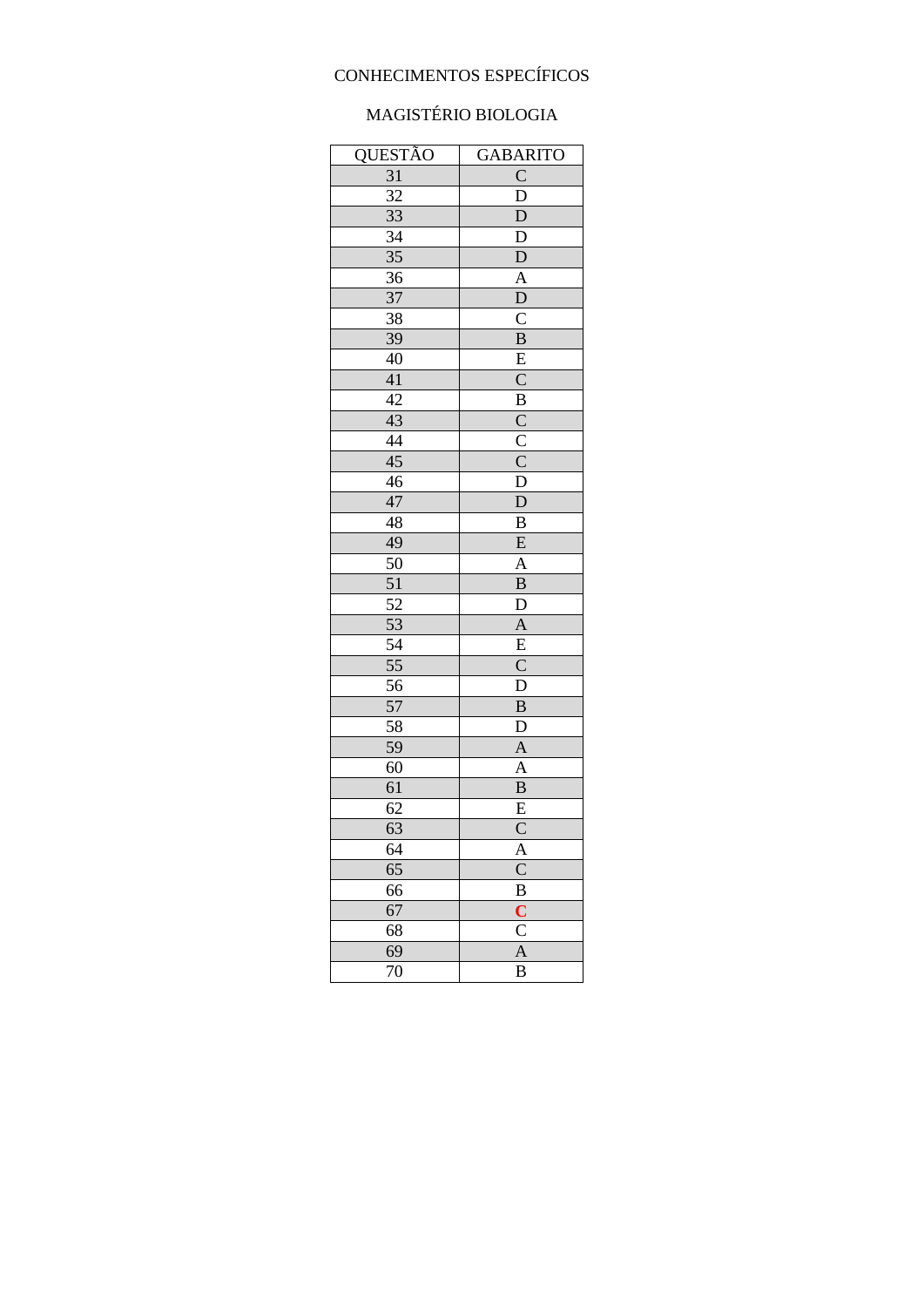## MAGISTÉRIO FRANCÊS

| QUESTÃO         | <b>GABARITO</b>                     |
|-----------------|-------------------------------------|
| 31              | $\overline{C}$                      |
| $\overline{32}$ | $\frac{\overline{A}}{\overline{E}}$ |
| 33              |                                     |
| $\overline{34}$ | $\overline{E}$                      |
| $\overline{35}$ | $\overline{D}$                      |
| 36              | D                                   |
| $\overline{37}$ | $\overline{A}$                      |
| 38              |                                     |
| 39              | $rac{\overline{C}}{\overline{E}}$   |
| 40              |                                     |
| 41              | $\overline{B}$                      |
| 42              | $\overline{D}$                      |
| 43              | $\overline{B}$                      |
| 44              | $\overline{D}$                      |
| 45              | $\overline{A}$                      |
| 46              | $\overline{E}$                      |
| 47              | $\overline{B}$                      |
| 48              | $\overline{A}$                      |
| 49              | <b>ANULADA</b>                      |
| $\overline{50}$ |                                     |
| 51              | $\frac{\text{B}}{\text{E}}$         |
| $\overline{52}$ | $\overline{C}$                      |
| $\overline{53}$ | <b>ANULADA</b>                      |
| $\overline{54}$ | $\overline{B}$                      |
| 55              | $\frac{\overline{C}}{\overline{A}}$ |
| $\overline{56}$ |                                     |
| 57              |                                     |
| $\overline{58}$ | <b>ANULADA</b>                      |
| 59              |                                     |
| 60              | $\frac{A}{E}$ $\frac{E}{C}$         |
| $\overline{61}$ |                                     |
| 62              |                                     |
| 63              | $\overline{\text{C}}$               |
| $\overline{64}$ | <b>ANULADA</b>                      |
| $\overline{65}$ | D                                   |
| 66              | $\mathbf{A}$                        |
| 67              | $\overline{B}$                      |
| 68              | $\overline{A}$                      |
| 69              | $\bf{B}$                            |
| 70              | D                                   |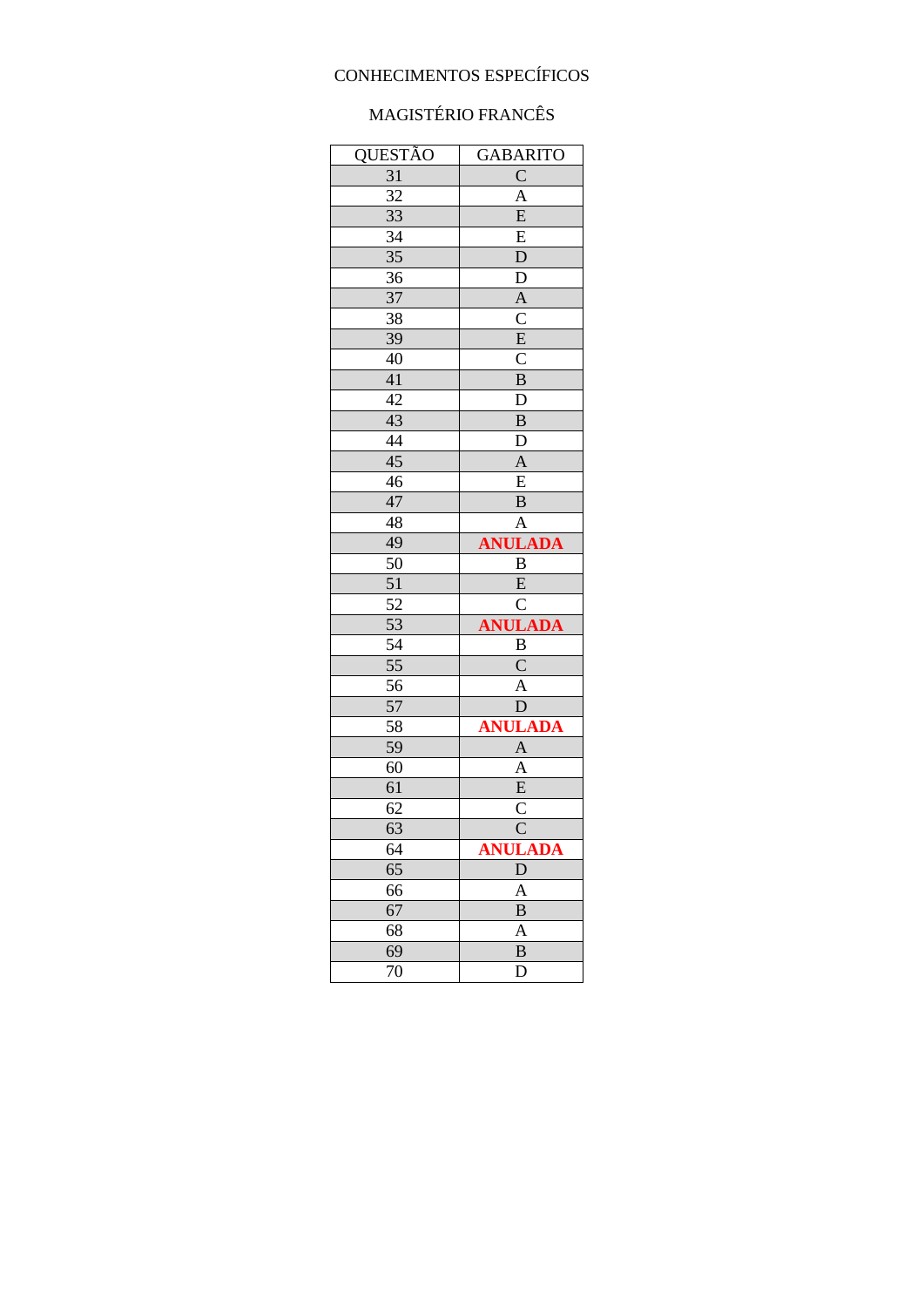## MAGISTÉRIO HISTÓRIA

| QUESTÃO         | <b>GABARITO</b>           |
|-----------------|---------------------------|
| 31              | $\overline{C}$            |
| 32              | $\overline{\text{C}}$     |
| $\overline{33}$ | $\overline{\mathbf{B}}$   |
| $\overline{34}$ | $\overline{D}$            |
| $\overline{35}$ | $\overline{D}$            |
| 36              | E                         |
| 37              | $\overline{A}$            |
| $\overline{38}$ | $\overline{A}$            |
| 39              | $\overline{D}$            |
| 40              | $\frac{1}{E}$             |
| 41              | $\overline{D}$            |
| $\overline{42}$ | $\mathbf{A}$              |
| 43              | $\overline{E}$            |
| 44              | $\overline{D}$            |
| 45              | $\overline{D}$            |
| 46              | $\overline{E}$            |
| 47              | $\overline{D}$            |
| 48              | $\overline{C}$            |
| 49              | $\overline{E}$            |
| 50              | $\overline{\overline{C}}$ |
| 51              | $\overline{A}$            |
| 52              | $\bf{B}$                  |
| 53              | $\overline{\rm C}$        |
| $\overline{54}$ | ANULADA                   |
| $\overline{55}$ | $\overline{E}$            |
| 56              | B                         |
| 57              | $\overline{B}$            |
| 58              | $\bf{B}$                  |
| 59              | E                         |
| 60              | $\bf{B}$                  |
| 61              | E                         |
| 62              | A                         |
| 63              | E                         |
| 64              | E                         |
| $\overline{65}$ | $\overline{E}$            |
| 66              | $\overline{\mathsf{A}}$   |
| 67              | D                         |
| 68              | <b>ANULADA</b>            |
| 69              | <b>ANULADA</b>            |
| 70              | D                         |